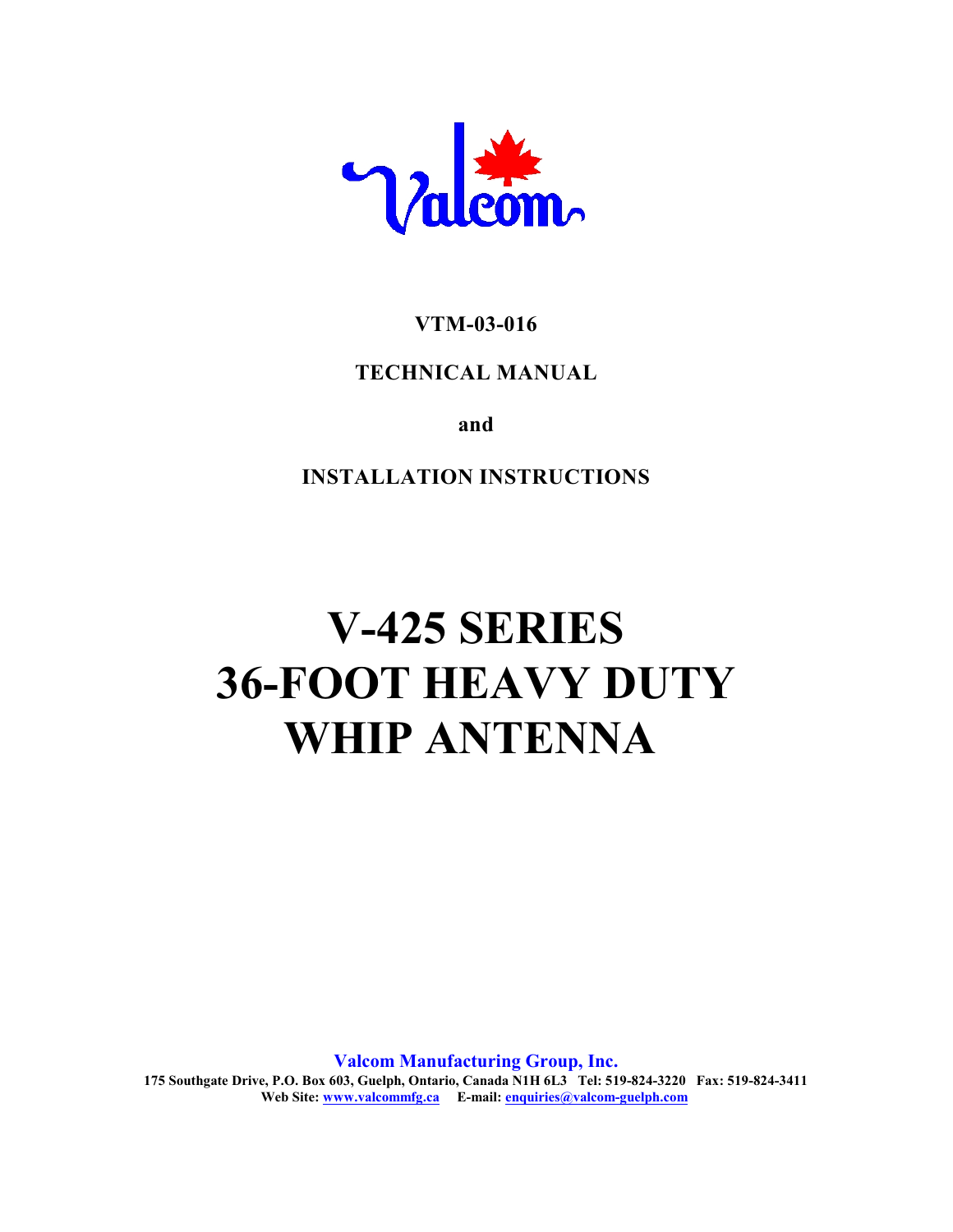# **REVISION SHEET**

| Revision | Description    | Date               |
|----------|----------------|--------------------|
| -        | Original Issue | September 18, 2014 |
|          |                |                    |
|          |                |                    |
|          |                |                    |
|          |                |                    |
|          |                |                    |
|          |                |                    |
|          |                |                    |
|          |                |                    |
|          |                |                    |
|          |                |                    |
|          |                |                    |
|          |                |                    |
|          |                |                    |
|          |                |                    |
|          |                |                    |
|          |                |                    |
|          |                |                    |
|          |                |                    |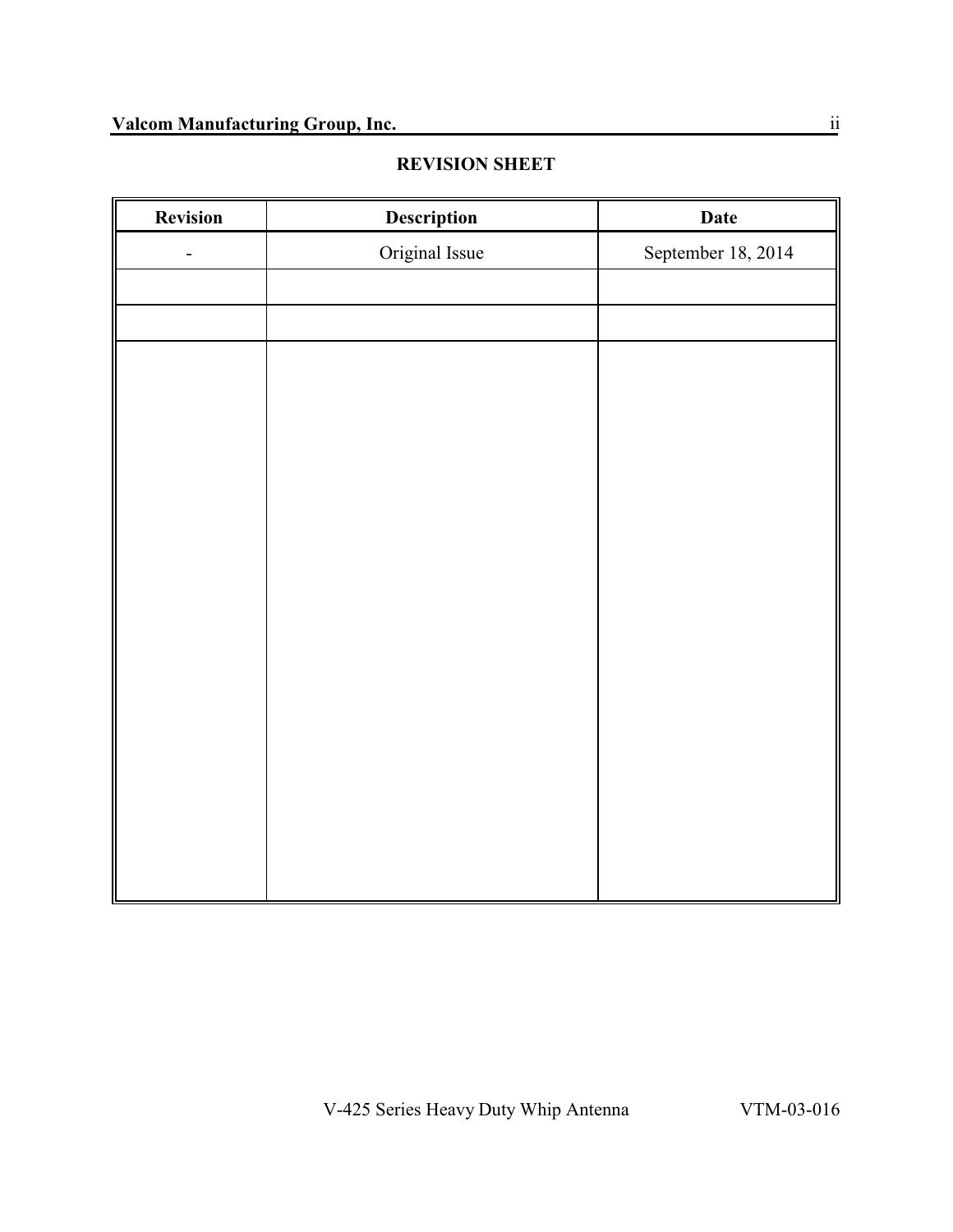# **TABLE OF CONTENTS**

# **1.0 V-425 INFORMATION**

| 1.1 |                                 |
|-----|---------------------------------|
| 1.2 |                                 |
| 1.3 |                                 |
| 1.4 |                                 |
| 1.5 |                                 |
| 1.6 |                                 |
| 1.7 |                                 |
|     | <b>2.0 INSTALLATION</b>         |
| 2.1 |                                 |
| 2.2 |                                 |
| 2.3 |                                 |
| 2.4 |                                 |
|     | <b>3.0 PARTS LIST</b>           |
|     |                                 |
|     | <b>4.0 QUICK REFERENCE DATA</b> |
|     |                                 |
|     |                                 |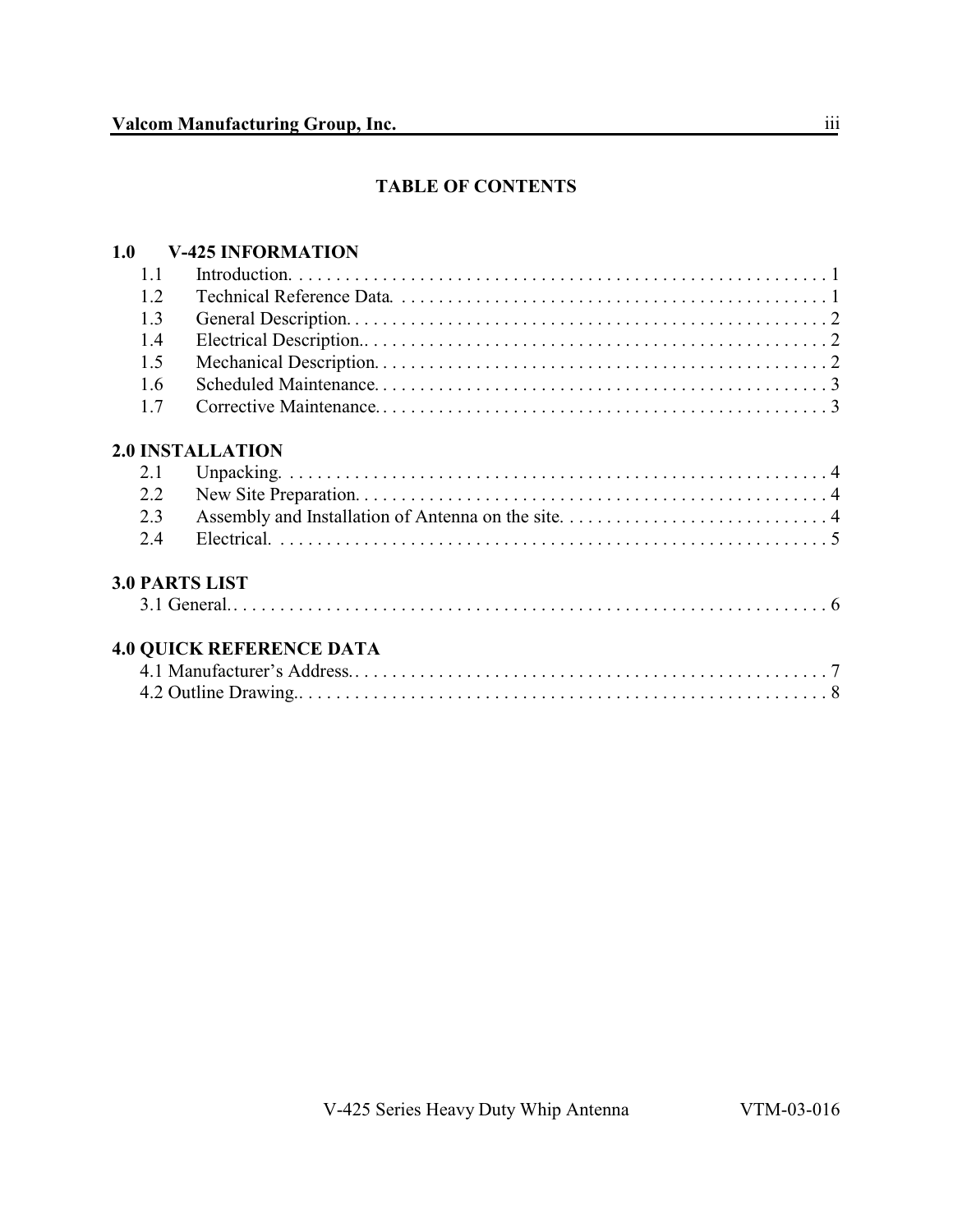# **1.0 V-425 INFORMATION**

#### **1.1 Introduction**

This section describes the electrical and mechanical properties of the V-425 series of fibreglass whip antennas. Information necessary to install, operate and maintain the antenna system is covered in the sections to follow.

### **1.2 Technical Reference Data**

| <b>Mechanical Properties</b>               |                                                                                                  |                   |                            |  |
|--------------------------------------------|--------------------------------------------------------------------------------------------------|-------------------|----------------------------|--|
|                                            | $V-425$                                                                                          | <b>V-425FT</b>    | <b>V-425CL</b>             |  |
| <b>Top Section Length</b>                  | 18.5 ft $(5.67 \text{ m})$                                                                       |                   |                            |  |
| <b>Base Section Length</b>                 | 17.5 ft $(5.33 \text{ m})$                                                                       |                   |                            |  |
| <b>Typical Assembly Length</b>             | 36.0 ft (11.0 m)                                                                                 | 36.9 ft (11.3 m)  | 36.0 ft $(11.0 \text{ m})$ |  |
| Weight                                     | 155 lbs (70.3 kg)                                                                                | 160 lbs (72.5 kg) | 155-175 lbs (70-80 kg)     |  |
| <b>Conductor Material</b>                  | Copper wire and strips embedded in the fiberglass and thermo-setting<br>epoxy resin composite    |                   |                            |  |
| Finish                                     | Polyurethane paint                                                                               |                   |                            |  |
| <b>Mounting Position</b>                   | Vertical                                                                                         |                   |                            |  |
| <b>Base Diameter</b>                       | 17.5 inches (43.75 cm)                                                                           |                   |                            |  |
| <b>Mounting Hole Diameter</b>              | $0.718$ inches $(1.79$ cm)                                                                       |                   |                            |  |
| <b>Joints</b>                              | Bronze ferrule C/W locking screw                                                                 |                   |                            |  |
| <b>Mounting Holes</b><br><b>Dimensions</b> | 12 holes equally spaced on a 14.625 inch (36.56 cm) diameter bolt<br>circle                      |                   |                            |  |
| <b>Storage Temperature</b>                 | -140°F to +158°F (-95°C to +70°C)                                                                |                   |                            |  |
| <b>Operating Temperature</b>               | -76°F to +140°F (-50°C to +65°C)                                                                 |                   |                            |  |
| <b>Wind Loading Test</b>                   | Up to 150 mph $(240 \text{ km/hr})$ relative                                                     |                   |                            |  |
| <b>Abrasion Resistance</b>                 | Very good                                                                                        |                   |                            |  |
| <b>Water absorption</b>                    | After 24 hours immersed: 0.2%<br>After 48 hours immersed: 0.6%<br>After 168 hours immersed: 2.0% |                   |                            |  |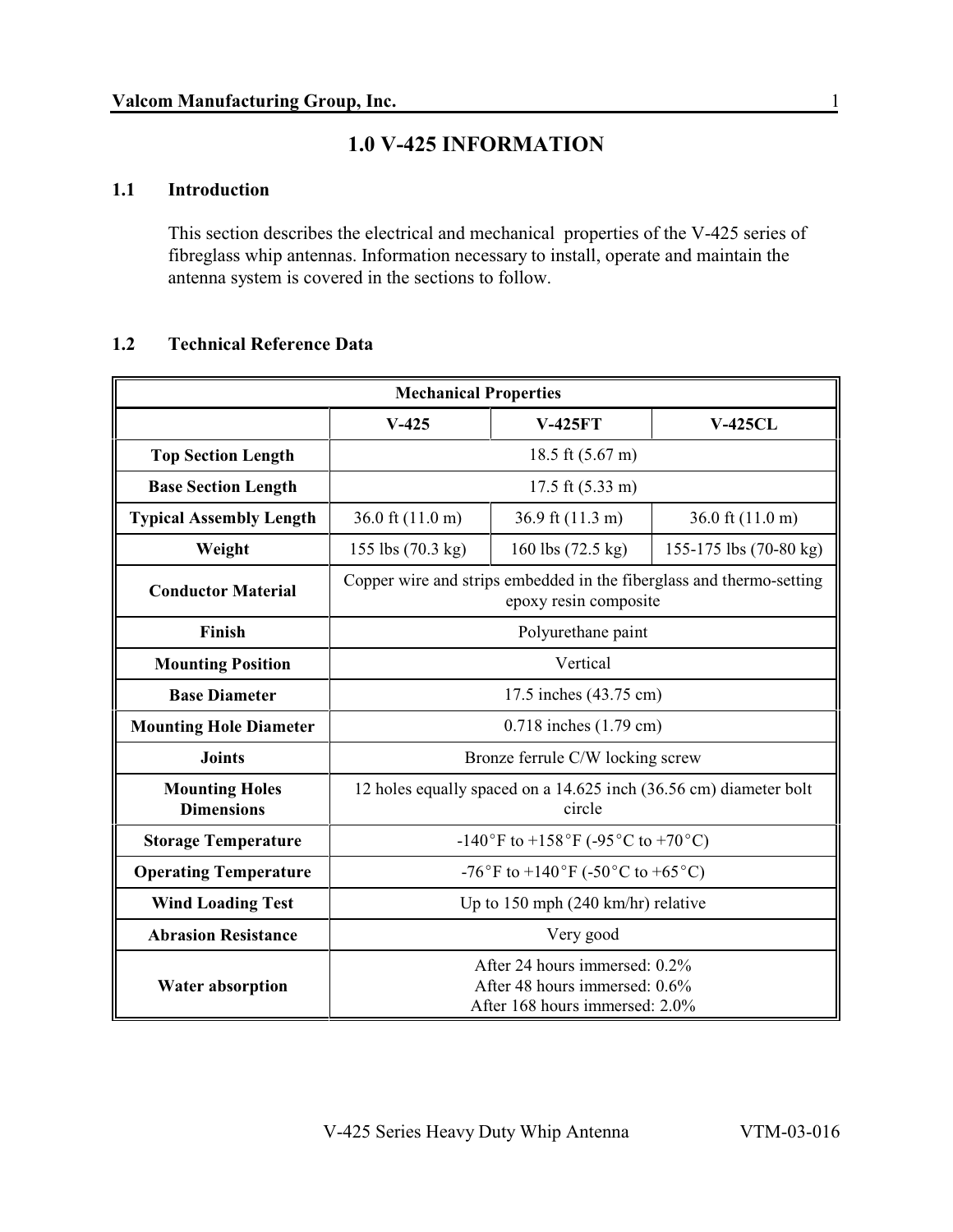| <b>Electrical Properties</b>    |                            |                              |                   |  |  |
|---------------------------------|----------------------------|------------------------------|-------------------|--|--|
|                                 | $V-425$                    | <b>V-425FT</b>               | <b>V425-CL</b>    |  |  |
| <b>Frequency Range</b>          | $1.6$ to 30 MHz            | 1.6 to 30 MHz                | $0.28$ to 1.6 MHz |  |  |
| <b>Resonant Frequency</b>       | 6.1 MHz (nominal)          | 5.9 MHz (nominal)            | 0.1 to 2.0 MHz    |  |  |
| <b>Power Rating</b>             | 5kW (average)              | 5kW (average)                | 1 kW (average)    |  |  |
| <b>Dry Withstanding Voltage</b> | $25 \text{ kV}$            |                              |                   |  |  |
| <b>Electrical Length</b>        | 34.5 ft $(10.5 \text{ m})$ | $36.9$ ft $(11.3 \text{ m})$ | varies with $f_0$ |  |  |

#### **1.3 General Description**

The V-425 Heavy Duty Whip Antenna is a commercially available version of the AS-5085/SR Naval whip antenna that has been designed to the strict requirements of the Canadian Navy.

#### **1.4 Electrical Description**

The Valcom V-425 antenna models are field proven 36-foot (11 m) epoxy fibreglass antennas. They are capable of operating with an average power of up to 5 kW over the frequency range of 0.28 MHz to 30 MHz. The antenna is available as a side-feed (standard option), a feed-through-the-base (FT) option and a coil-loaded (CL) option.

#### **1.5 Mechanical Description**

**Top-Section.** The top-section is a hollow, tapered cylinder made of circumferentially and longitudinally wound fibreglass filaments using a thermosetting epoxy resin matrix. Copper strips are embedded in the composite and are secured at the top end to a hemispherical corona ball and at the bottom to a female threaded ferrule into which the base section is secured. The surface is sanded to a smooth finish, then it is primed and painted with a polyurethane surface coating.

**Base-Section.** The base-section is constructed and finished in the same fashion as for the top-section, except that the diameter expands out to meet the integral fibreglass mounting base. In the standard version, embedded copper conductors are connected to the threaded male ferrule at the top and to a conducting ring near the bottom. The side feed terminal extends from the bottom ring to the surface of the antenna approximately 18.0 inches from the bottom of the base flange. In the CL version, the embedded copper straps connect to an internal loading coil before terminating to the threaded male ferrule at the top. Both the standard version and the CL version are available as an FT version, where the lower feedpoint at 18 inches is internally extended to the bottom of the antenna to a heavy-duty fibreglass insulator. The base can withstand a flash-over voltage of 25 kV.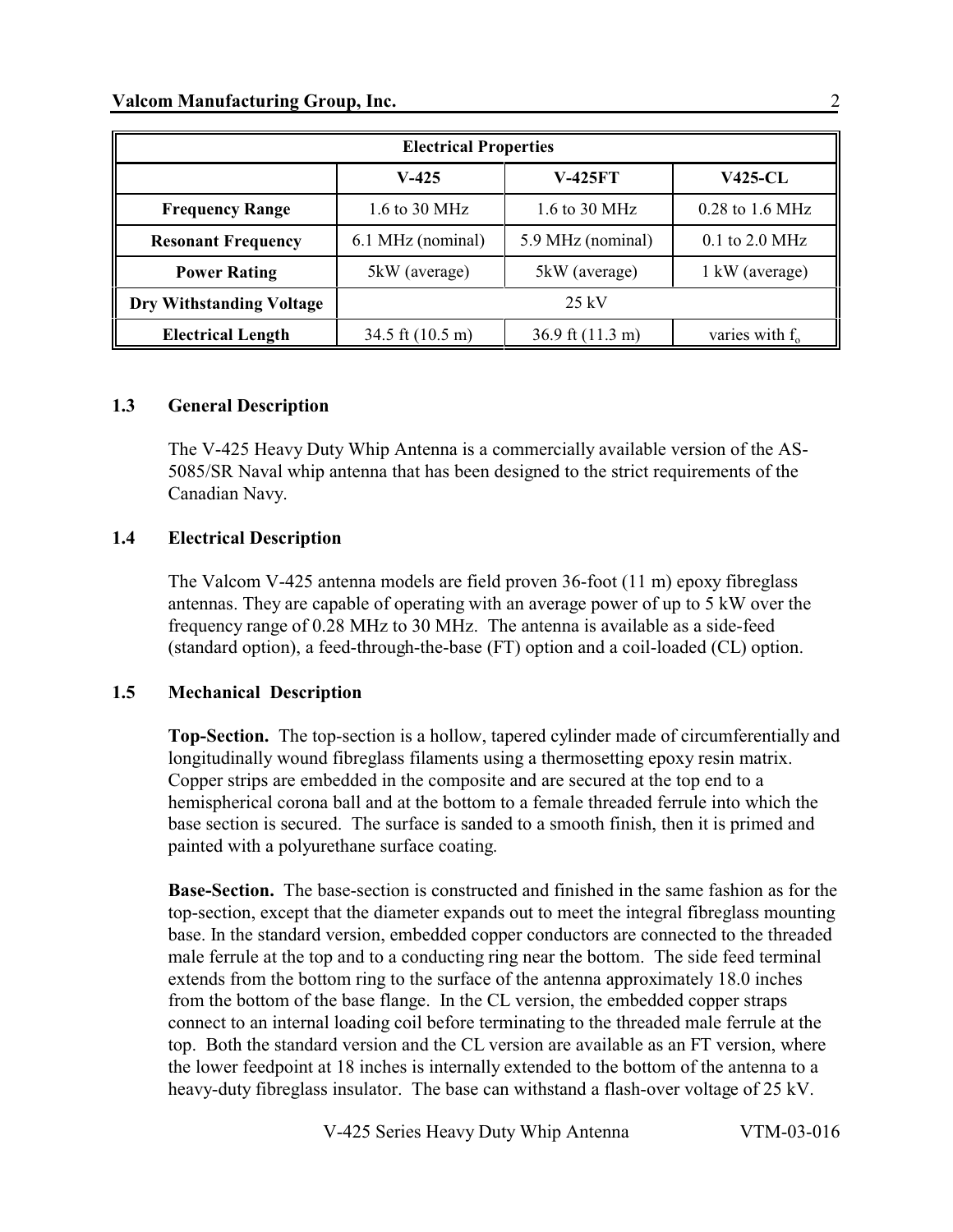#### **1.6 Scheduled Maintenance**

The antenna is virtually maintenance free. The external finish is a polyurethane two part compound paint. The minimum finish life before showing signs of deterioration should be at least ten years under normal climate condition.

 When used in salt-water environments, it is recommended to wash the antenna base with fresh water to remove any build-up of dried salt residue. This should be performed on a monthly basis or after prolonged exposure to sea-spray.

Use a small wire brush to clear any debris from the drain groove found in the bottom of the antenna base. In the case of the FT version, there is a small drain hole located on the side of the insulator. This hole should be kept clear from blockage using a small length of stiff wire.

All threaded hardware, including the base mounting bolts, the set-screws at the joint and the input power connection should be inspected for signs of damage and to ensure proper tightness (suggested torque settings can be found on pages 8 and 9). In most cases a quick visual inspection is all that is required. This must be performed on a monthly basis or whenever practical.

#### **1.7 Corrective Maintenance**

Generally, no corrective maintenance is possible or required. If one section is severely damaged, it must be replaced by a new section. Workshops having experience in handling epoxy fibreglass composite structures may attempt the repair of minor surface damage if practicable.

#### **NOTE**

#### DO NOT USE LEAD BASE PAINT TO TOUCH-UP OR REPAINT THE ANTENNA. USE ONLY EPOXY BASE PAINT.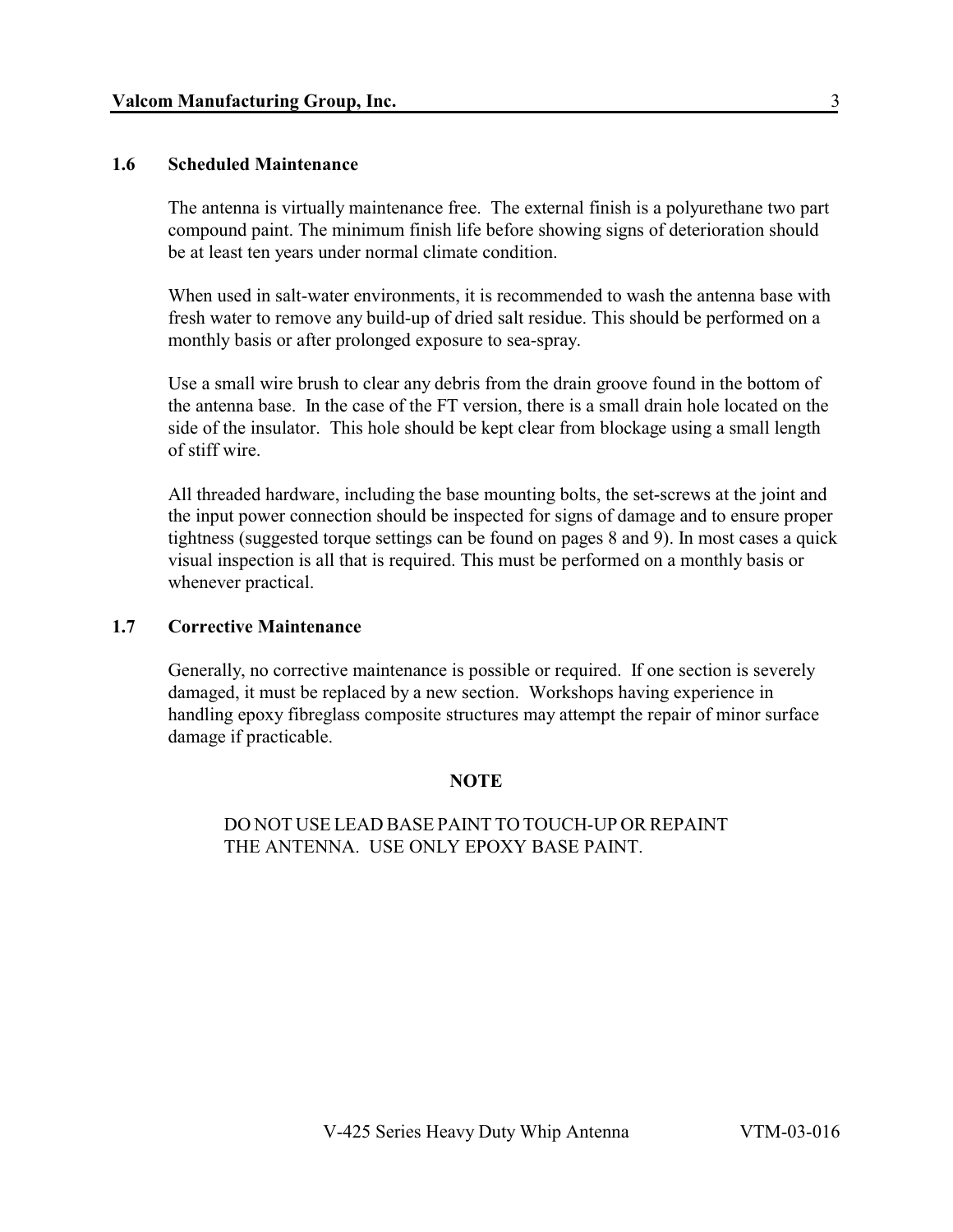#### **2.0 INSTALLATION**

#### **2.1 Unpacking**

Open the shipping crates and remove the antenna sections and any possible accessories purchased with it. Remove all packing material including the male ferrule protector on the antenna section. The V-425 antenna, as shipped, consists of the items listed in Table 3.1. Check that all of the items are present and in good condition.

#### **2.2 New Site Preparation**

The following are the basic steps to erect a complete V-425 antenna system on land. Other configurations should be handled accordingly.

- (1) Check to see that the site is free of cables, debris and other obstructions.
- (2) Excavate and pour concrete pad in the site chosen.
- (3) Excavate trench in site chosen as required.
- (4) Install Ground Screen in site chosen.
- (5) Lay cables and backfill all trenches.
- (6) Erect antenna.

#### **2.3 Assembly and Installation of Antenna on the site**

- (1) Obtain four saw horses or other supports that will hold the complete antenna horizontally at a convenient working height and place them in the assembly area. The assembly area must be a cleared working space approximately 40 feet long and 20 feet wide.
- (2) Support the base section (Item 1, Table 3.1) on two of the saw horses.
- (3) Support the top section (Item 2, Table 3.1) on the other two saw horses so that the two sections lie in the same straight line.
- (4) Make sure the threads of the male and female ferrule on the base and top sections are clear of foreign material and not damaged.
- (5) Assemble the second antenna section onto the base section and tighten to align the arrows (if applied) at the joint using the strap wrench supplied (Item 3, Table 3.1). Install the set-screws and seal with the sealant provided (items 4 and 6). A final torque between 65-85 in-lbs is acceptable for the set-screws.
- (6) The antenna is now ready to be raised to its final position. Raise antenna into position using a gin pole and winch or a bucket truck or a crane.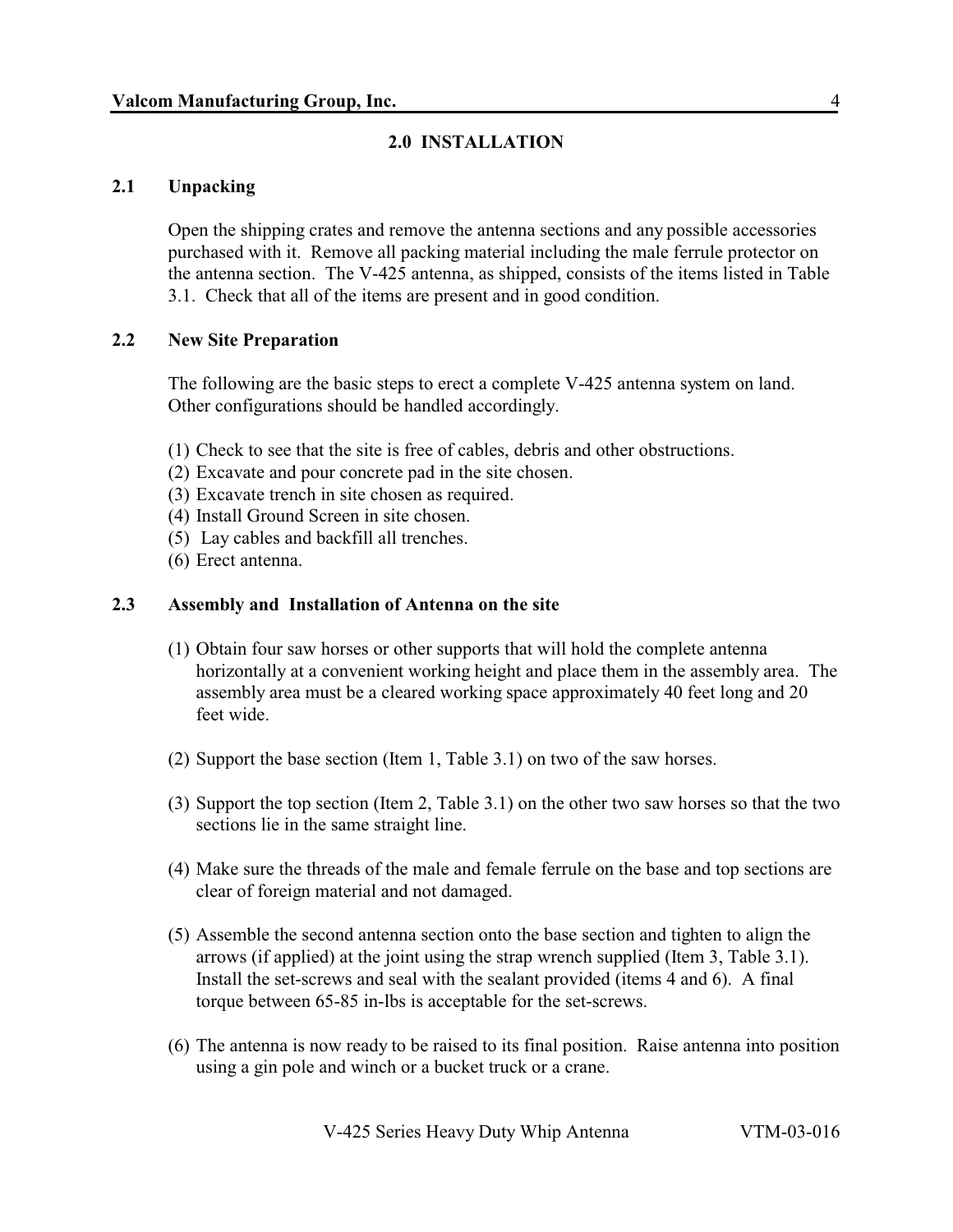(7) Once the antenna is in the vertical position, secure the antenna to its mounting plate with eight 5/8-11 hex head cap screws (not provided), along with two flat-washers, a split-lock-washer and a nut. Bolt length will need to be determined by the installing activity. A final torque between 90-100 ft-lbs is acceptable for the bolts.

#### **2.4 Electrical Installation**

Connect a suitable feed wire from the antenna coupler to the antenna feedpoint (found either on the side of the antenna or the bottom of the antenna.

Connect a suitable lead wire from the ground lug of the antenna coupler to the antenna ground screen.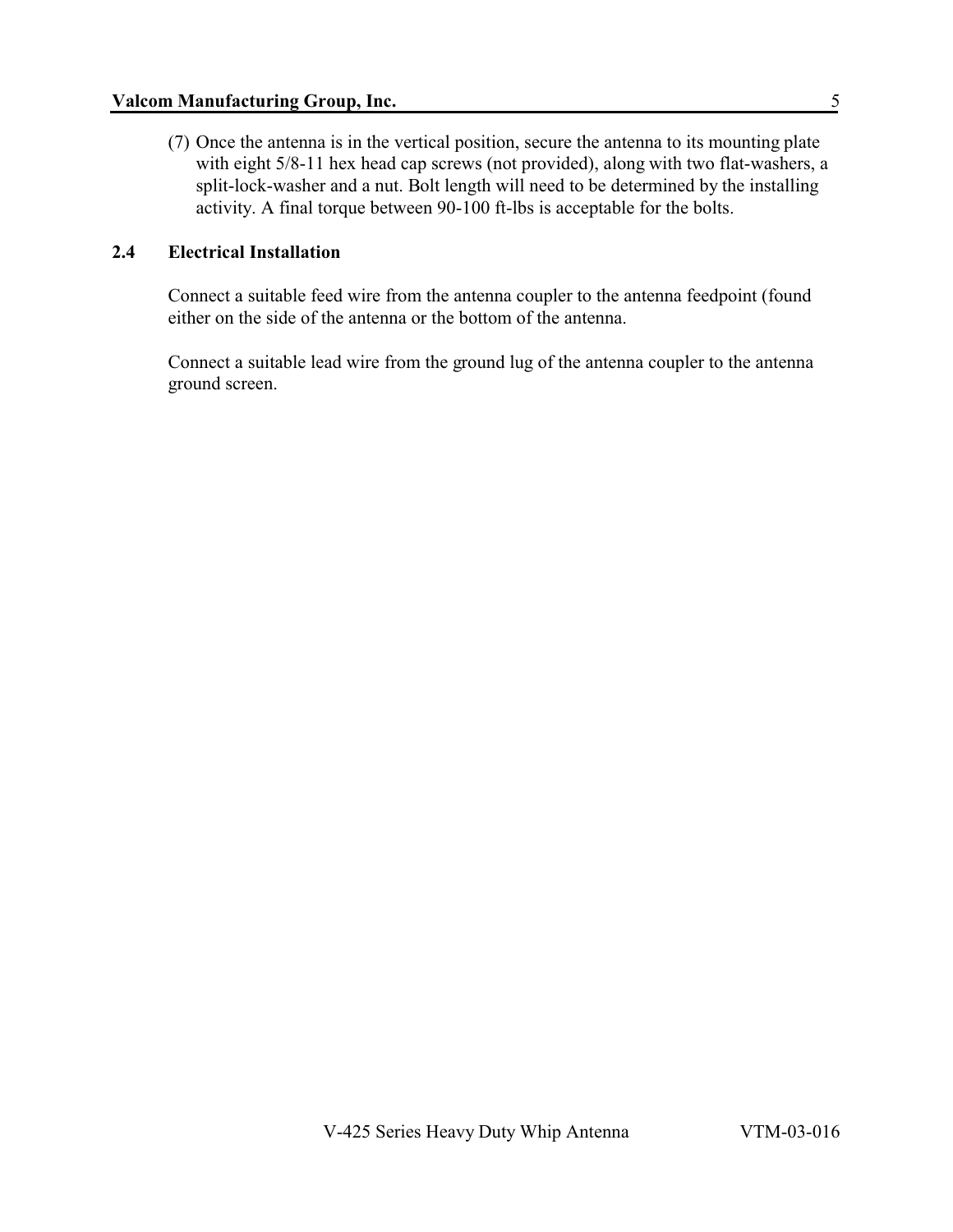### **3.0 PARTS LIST**

#### **3.1 General**

A list of parts shipped with Valcom V-425 whip antenna appears in Table 3.1.

| Item No.       | <b>Part Number</b> | <b>Description</b>                                       | Qty | <b>Notes</b> |
|----------------|--------------------|----------------------------------------------------------|-----|--------------|
|                |                    | <b>Base Section</b>                                      |     |              |
| $\overline{2}$ |                    | Top Section                                              |     |              |
| $\overline{3}$ |                    | Strap Wrench                                             |     |              |
|                |                    | Set Screw Kit                                            |     |              |
| 5              |                    | Hex Key                                                  |     |              |
| 6              |                    | <b>Silicone Sealant</b>                                  |     |              |
| ⇁              |                    | <b>Technical Manual and Installation</b><br>Instructions |     |              |

**Table 3.1** - List of Parts for the V-425 whip antenna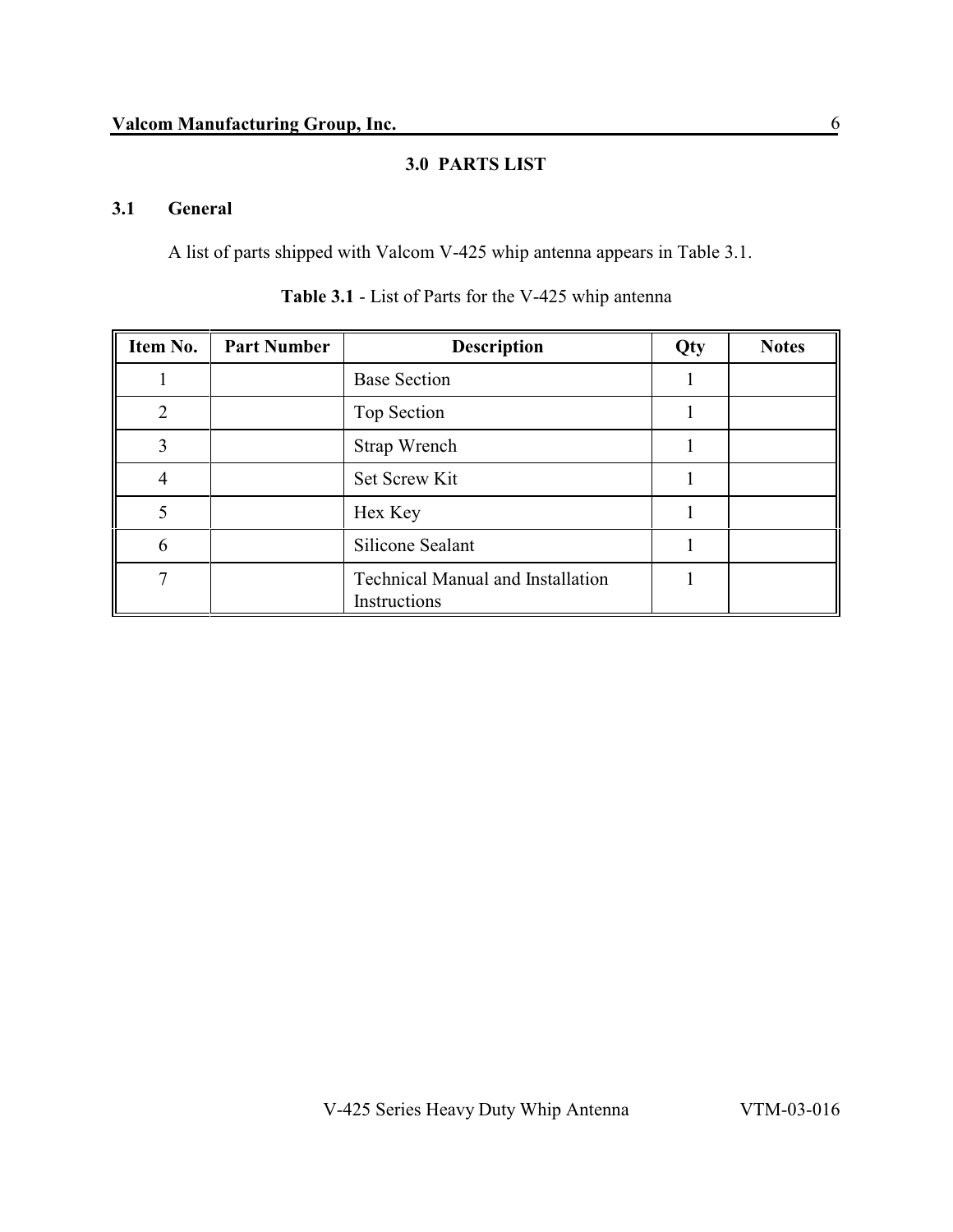# **4.0 QUICK REFERENCE DATA**

### **4.1 Manufacturer's Address**

Valcom Manufacturing Group, Inc. P.O. Box 603 Guelph, Ontario Canada N1H 6L3

# Postal address: **Shipping address:**

Valcom Manufacturing Group, Inc. 175 Southgate Drive Hanlon Industrial Park Guelph, Ontario Canada N1G 3M5